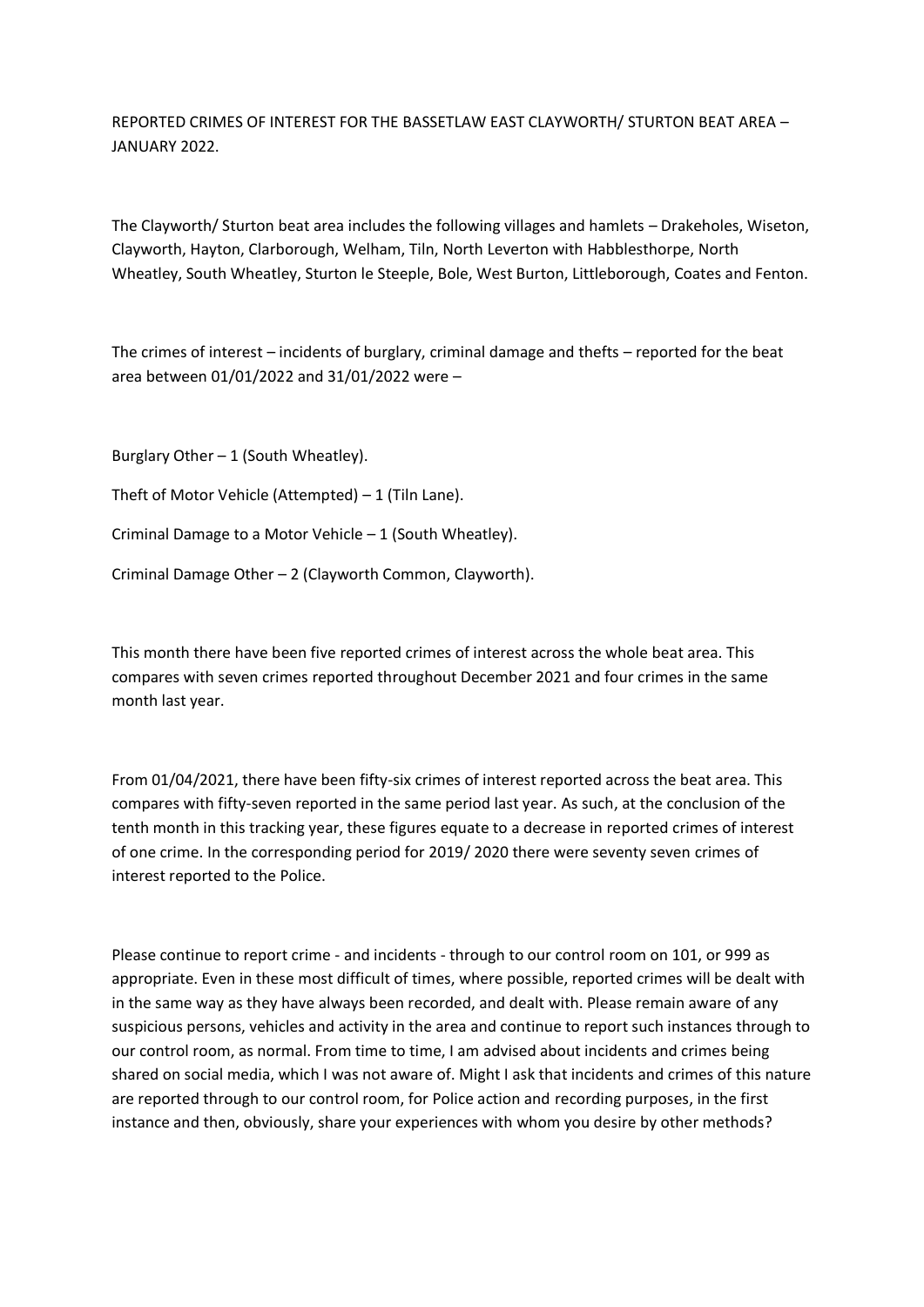As from February 2020, the Police report has included anti-social behaviour incidents only, negating other incident types from this category, such as hoax calls to the emergency services, found/ abandoned vehicles and wildlife/ animal issues. This month there has been one reported incident of anti-social behaviour across the whole beat area. This compares with no reported incidents for December 2021 and two reported for the same month in 2021.

Although this report is being completed when we are often greeted with dark, cold and wet conditions in the mornings, I am sure the gardeners amongst you will be itching to get out there and set about repairing the damage caused by the winter in general. It will not be long before the spring planting kicks in as well.

With this in mind, I would ask you to make sure you lock away all of your tools after gardening. Not only are they vulnerable to thieves, but if they are left outside they could be used to break into or cause damage to your homes, garages and sheds.

So while you might not be too bothered if someone steals that rusty old spade from your back garden, remember that the same spade could be used by a burglar to force open a door or window to your, or your neighbour's property.

You should be trying to stop people getting into your back garden altogether by locking gates, and always make sure that your garages and sheds are locked, secured and ideally alarmed.

If your shed has a window, make sure that it is frosted glass or has a curtain over it so people cannot see what is inside. Mark your tools with your postcode and house numbering more than one place, preferably by scratching into the metal or wood. Their value to a thief will be reduced if they are permanently marked in some way. Try and chain tools and bicycles together, and chain them to a structure of the shed or garage if you can.

Taking these kind of simple measures will deter the opportunist thieves out there and could stop you becoming a victim of crime.

My contact number is 07525 226838 and my E-mail address has recently changed to [David.Airey@Notts.Police.uk.](about:blank) PC 2895 James Pickersgill is the beat manager for the area. He has a contact number of 07525 226479 and a new E-mail address of [James.Pickersgill@Notts.Police.uk.](about:blank) We are presently both still able to receive E-mails to the old addresses in the interim period.

**Please do not use these telephone numbers to report incidents and/ or crimes. Works numbers should only be used for non-urgent matters – including seeking advice and/ or information.**

**I continue to receive calls on my works phone from residents wising to report incidents and crimes. In many cases these calls are received when I am on rest days or annual leave and have not got my works phone to hand. Residents must be comfortable in reporting these occurrences to**